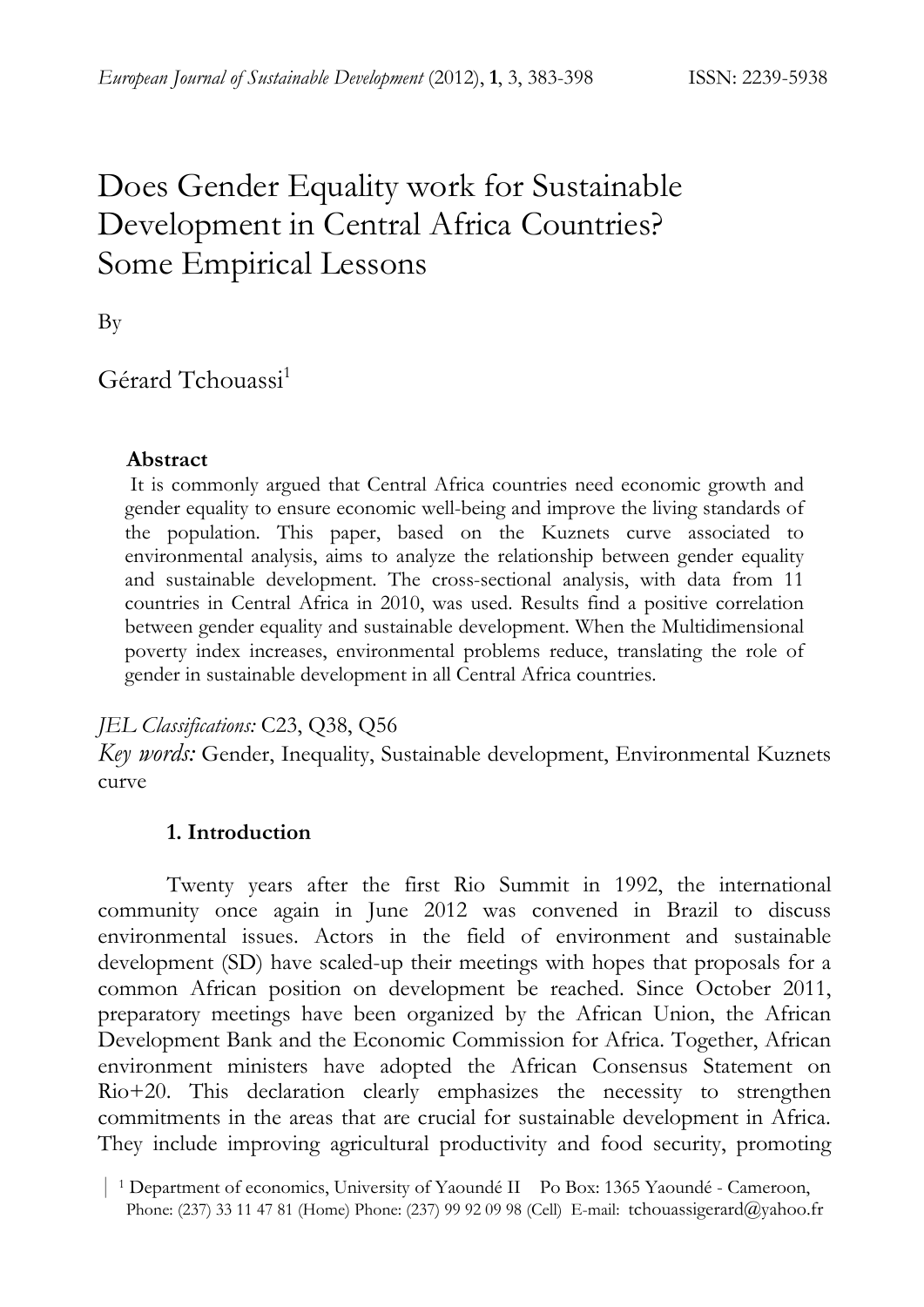research and development, encouraging the use of biotechnology for sustainable development, and intensifying the fight against desertification and land degradation, among others. It is commonly argued that Central Africa countries need economic growth and gender equality to increase their well-being status and improve the standards of living of their populations. This will help fight poverty and vulnerability. But what are the effects of gender equality on the environment, precisely on the sustainable development?

The United Nations 1987 Brundtland Report defines sustainable development as development that meets the needs of the present without compromising the ability of future generations to meet their own needs. It contains within it two key concepts. The concept of 'needs', in particular the essential needs of the world's poor, to which overriding priority should be given; and the idea of limitations imposed by the state of technology and social organization on the environment's ability to meet present and future needs (United Nations, 1987). Sustainable development ties together concern for the carrying capacity of natural systems with the social challenges facing humanity. As early as the 1970s, the term "sustainability" was employed to describe an economy "in equilibrium with basic ecological support systems" (Stivers, 1976). Ecologists have also pointed to the limits of growth (Meadows et al., 1972), and have presented the alternative of a "steady state economy" (Daly, 1973) in order to address environmental concerns.

Development is considered here as well-being and the process of transforming the society. Some of the key indicators of well-being are: rate of poverty, peace, freedom, life expectancy at birth, adult illiteracy, access to health care services, access to safe water, access to sanitation, infant mortality rate, maternal mortality rate, prevalence of malnutrition, population estimates, gross domestic product (GDP) per capita (World Bank, 2008). The field of sustainable development can be conceptually broken into three constituent parts: environmental sustainability, economic sustainability and socio-political sustainability. Sustainable development is a contested concept, which influences how issues are formulated and actions proposed. It is presented as the intersection between the environment, society and economy, conceived as separate although connected entities. Giddings, Hopwood, and O'Brien (2002) argue that these are not unified entities. Rather, they are fractured and multi-layered, and can be considered at different spatial and geographical levels. The economy is often given priority in policies and the environment is viewed as apart from humans. Nevertheless, they are interconnected, with the economy dependent on society and the environment while human existence and society are dependent on, and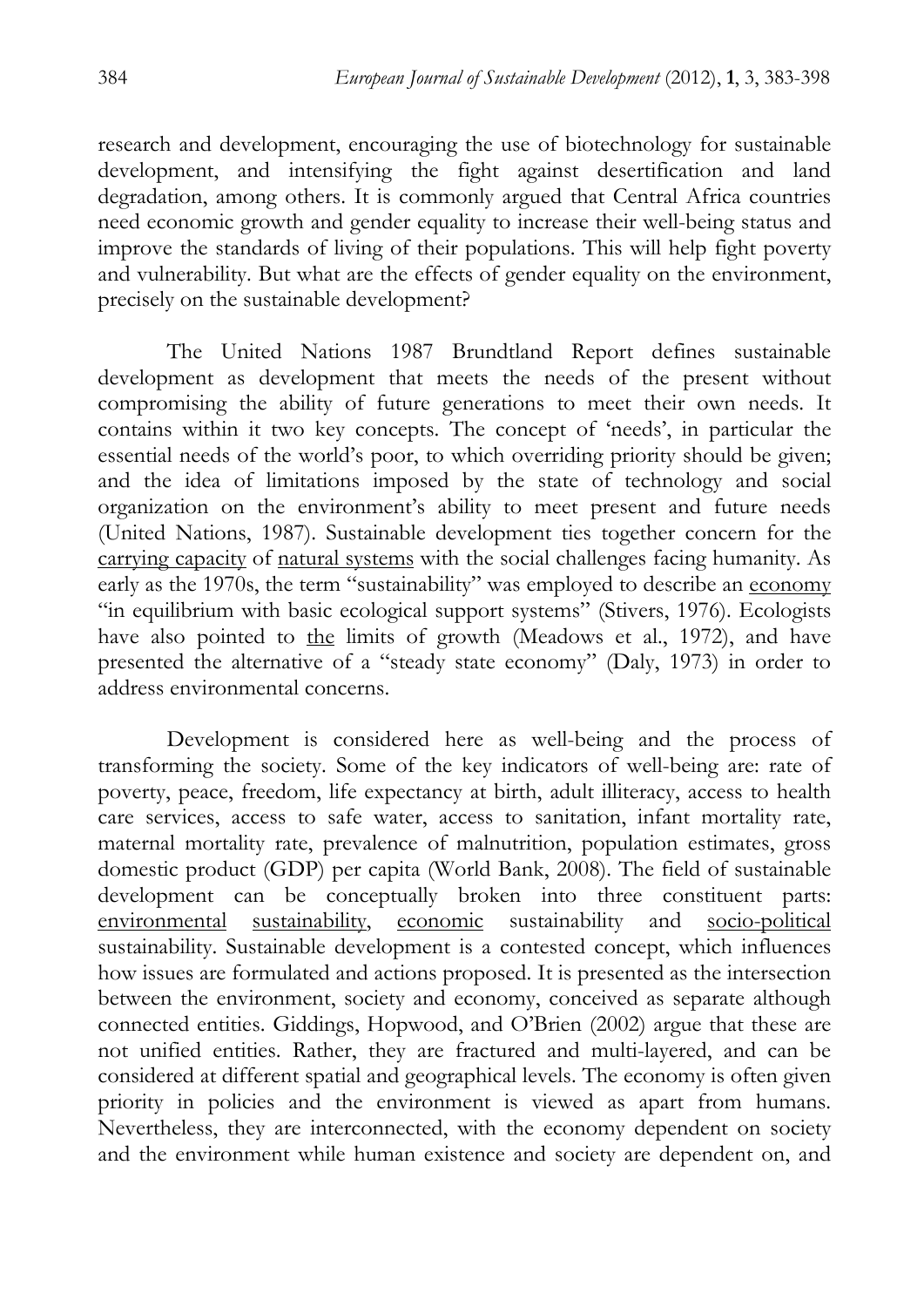within the environment. The separation of environment, society and economy often leads to a narrow techno-scientific approach, while issues to do with society that are most likely to challenge the present socio-economic structure are often marginalized.

Understanding gender means understanding opportunities, constraints and the impacts of change as they affect both men and women. Partnerships and equality between men and women are the basis of strong families and viable societies in a rapidly changing world. Women have been consistently excluded from decision-making across history and societies. Indeed, in all social groups women are being systematically discriminated against within systems of governance that allow for the dominance of a few social groups to the expense of others. It is such power structures that cause further imbalance, marginalization, suffering and conflict. Creating greater gender equity will contribute to building peaceful, democratic and prosperous societies.

Gender can be defined as the set of characteristics, roles and behavior patterns that distinguish women from men which are constructed not biologically, but socially and culturally. The sex of an individual is biologically determined, whereas gender characteristics are socially constructed, a product of nurturing, conditioning, and socio-cultural norms and expectations. These characteristics change over time and from one culture to another. The concept of gender refers not only to women and men but also to the relations of power between them and the other marginalized groups (for example the handicrafts group). Gender relations are constantly being renegotiated in the context of changing political, economic, social, and cultural environments at the local, national and international level (Sen Gita, 1999).

This paper is inspired from the environmental Kuznets curve hypothesis (EKC hypothesis) elaborated by Kuznets in 1955. This curve shows that as a country develops, there is a natural cycle of economic inequality driven by market forces which at first increases inequality, and then decreases it after a certain average income is attained. The Diagram 1 below shows an inverted U curve. Since 1991, environmental Kuznets curves have become standard features in the technical literature of environmental policy (Yandle et al., 2002), though their application here is strongly contested (Roberts and Thanos, 2003).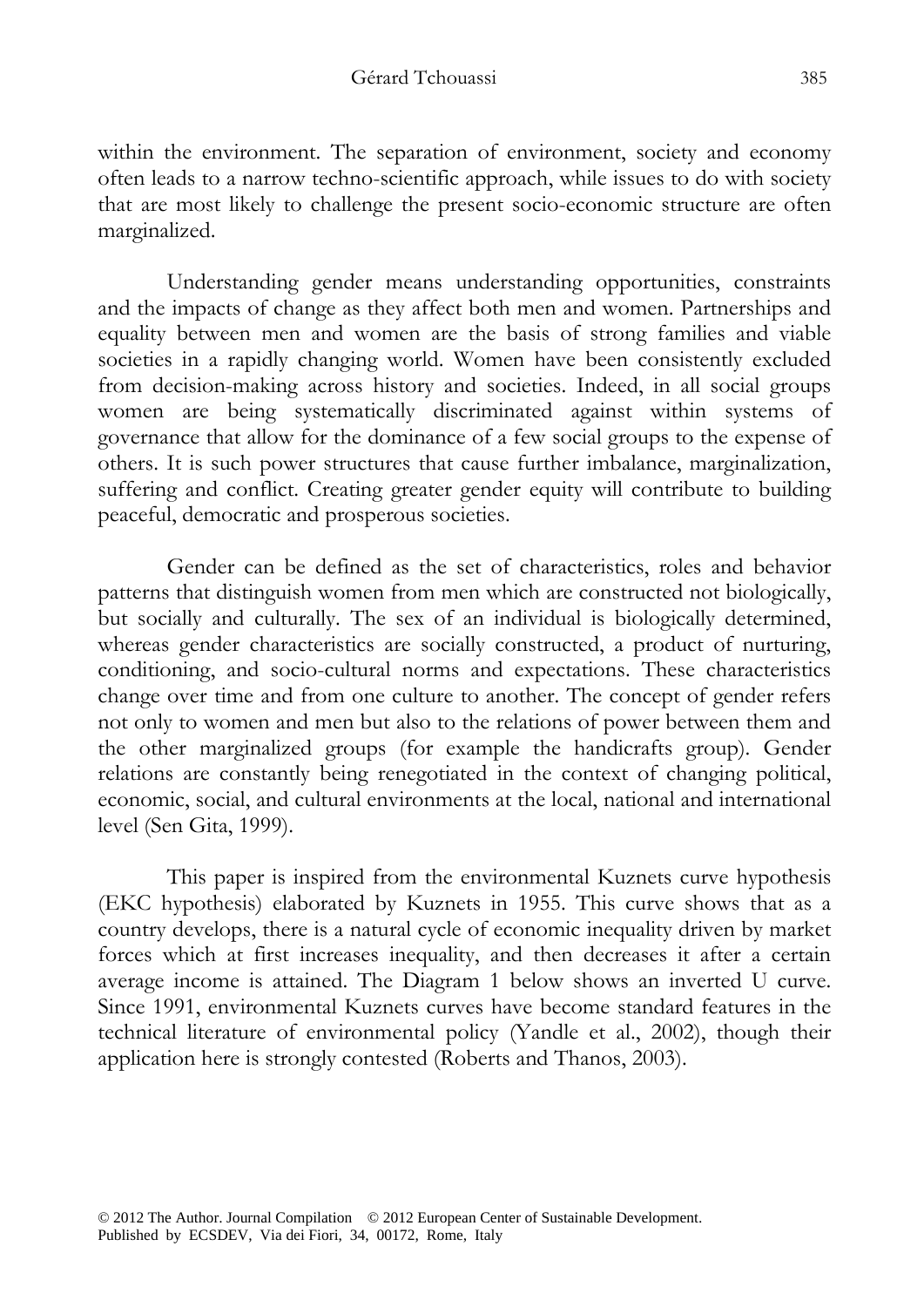

**Income per Capita** 

Source: Adapted by the author from www.wikipedia.org

gender, this paper ask the following research question: Is there correlation between gender equality and sustainable development? Is gender equality influences sustainable development in Central Africa? Does the relationship between men and women really channelized sustainable development in Centra Africa countries? The main objective of this paper is to analyze the correlation<br>between gender equality and sustainable development in Central Africa countries. between gender equality and sustainable development in Central Africa countries In this paper we have used cross-sectional analysis (transversal analysis) and data from UNDP (2011). The structure of this paper is as follow: the next section reviews the literature. Section 3 presents the methodology (data sources, variables method, and model specification). Section 4 analyses the empirical results and discussions, and the last section concludes. Having attempted to explain the concepts of sustainable development and ta<br>n<br>:s, nd<br>at

### 2. Literature Review

women across class, race, ethnicity and location have come to serve as catalysts for environmental and democratic activism. By that time women had already succeeded in gaining a "Principle" in the Rio Declaration and a Chapter in *Agenda* 21, "Global action for women towards sustainable and equitable development". The Commission on sustainable development (CSD) in 1997 noted tha s<br>y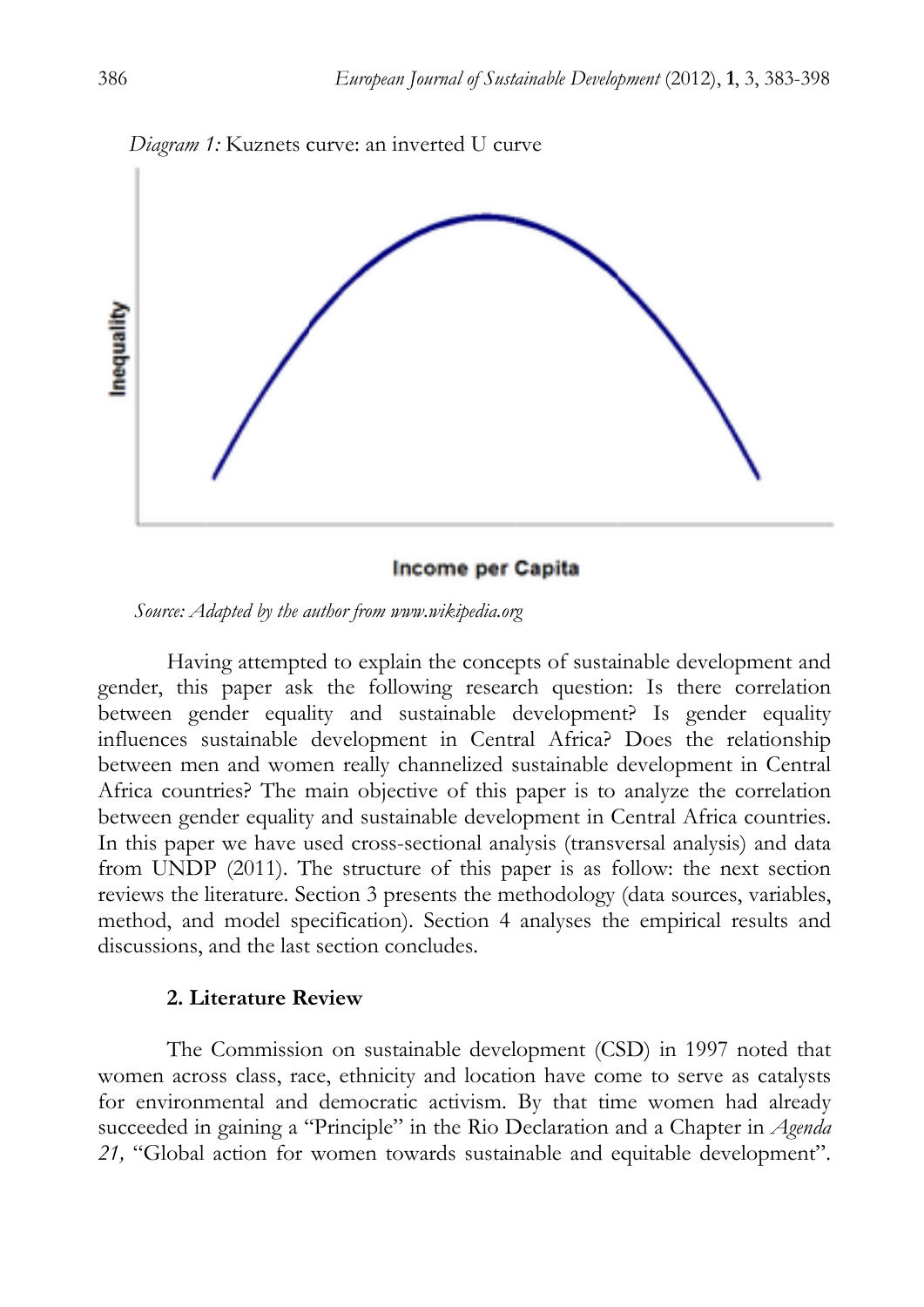#### Gérard Tchouassi 387

Chapter 24 of the *Agenda* explicitly called upon governments to consider developing strategies by the year 2000 to eliminate constitutional, legal, administrative, cultural, behavioral, social and economic obstacles to the full participation of women in sustainable development and public life and to promote measures to give women better access to natural and financial resources. A number of practical initiatives have been initiated by women since the United Nations Conference on Environment and Development in Rio, 1992, and the Fourth United Nations Conference for the Advancement of Women in Beijing.

The Earth Summit in Rio de Janeiro in 1992 marked a decisive step in the direction of sustainable development. The international civil society, and specifically international women's movements, ascended to the global political stage in Rio as new political actors who succeeded in exerting significant normative influence on the drafting of summit documents. Emancipating approaches, such as empowerment and later gender mainstreaming as well, were developed and disseminated for the international conferences which followed Rio. The global conference Rio+10 offered the opportunity to focus on genderpolitical perspectives.

Sustainable development requires the full and equal participation of women at all levels (Hemmati and Gardiner, 2002). Gender equity is an essential building block in sustainable development. Indeed, none of the three "pillars" of sustainable development can be achieved without solving the prevailing problem of gender inequality (as measured by the economic participation, education, health and political empowerment of women). First, the environmental protection requires a solid understanding of women's relationship to natural and environmental resources, as well as their rights and roles in resource planning and management. Second, the economic well-being requires gender-sensitive strategies. 70 % of the world's estimated 1.3 billion people living in absolute poverty are women. Segmentation of labor markets - horizontally and vertically has only marginally improved. Third, social equity is fundamentally linked to gender equity. Sexism, racism, discrimination on the grounds of ethnic group, faith, political opinion, social status and sexual orientation are clear indicators of social inequity.

Seminal studies and literatures over the past years related on sustainable development have emerged as the latest development catchphrase. A wide range of nongovernmental as well as governmental organizations have embraced it as the new paradigm of development (Lélé, 1991). A review of the literature that has sprung up around the concepts of gender and sustainable development indicates,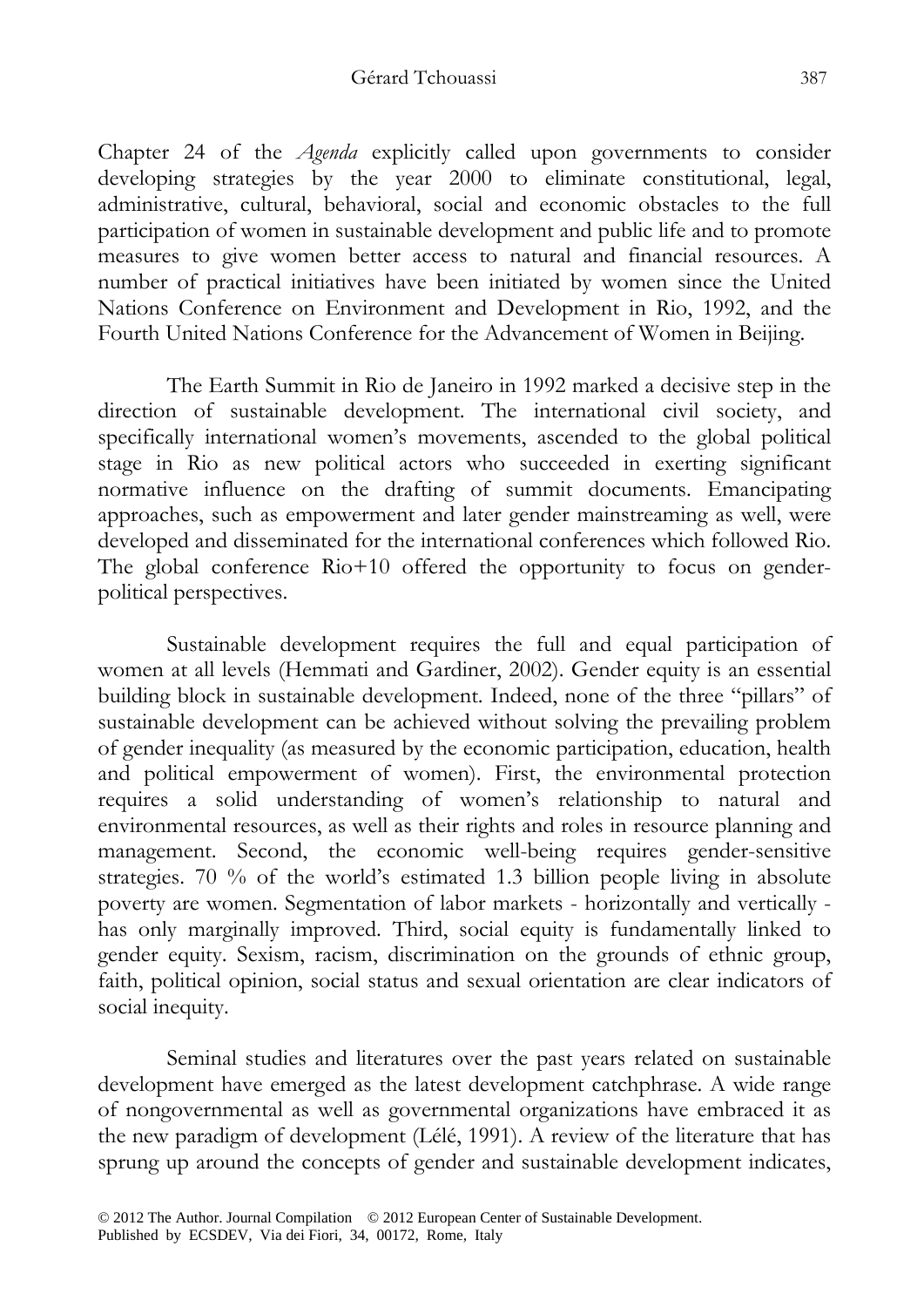however, a lack of consistency in their interpretation. More importantly, while the all-encompassing nature of the concepts gives it political strength, its current formulation by the mainstream of gender and sustainable development thinking contains significant weaknesses. These include an incomplete perception of the problems of poverty, vulnerability, environmental and natural resources, environmental degradation, confusion about the role of economic growth and about the concepts of sustainability and participation. How these weaknesses can lead to inadequacies and contradictions in policy making is demonstrated in the context of international trade, agriculture, and forestry. It is suggested that if sustainable development is to have a fundamental impact, politically expedient fuzziness will have to be given up in favor of intellectual clarity and rigor.

Many argue that rapid sustainable development is accompanied with the change in the environmental quality. Pioneering researchers such as Arrow et al., (1995) and Grossman and Krueger (1995) support the EKC hypothesis and show that there is an inverse U or N relationship, between some of the environmental indicator and per capita income. There are a numerous number of studies regarding this hypothesis. Actually, many of these studies critically examine this hypothesis. Stern, Common and Barbier (1996) critically examine the concept of the environmental Kuznets curve. Stern, Common and Barbier (1996) carry out simulations combining environmental Kuznets curve estimates from the literature with World Bank forecasts for economic growth for individual countries, aggregating over countries to derive the global impact. They propose that there is an inverted U-shape relation between environmental degradation and income per capita.. The inference from some such environmental Kuznets curve estimates that further development will reduce environmental degradation is dependent on the assumption that world per capita income is normally distributed when in fact median income is far below mean income.

Agras and Chapman (1999) estimate dynamic EKC relationship between income and carbon dioxide (CO2) and income/energy use (per capita consumption of energy), including energy prices, based on the stylized fact that total global emission of carbon dioxide increases or decreases with a change in oil price. As in Suri and Chapman (1998), they include the ratio of imports of all manufactured goods over domestic production of all manufactures and the ratio of exports of manufactured goods over domestic manufacturing. They find that there would be no evidence for EKC relationship between income and energy consumption if energy prices and trade variables are included in the estimation.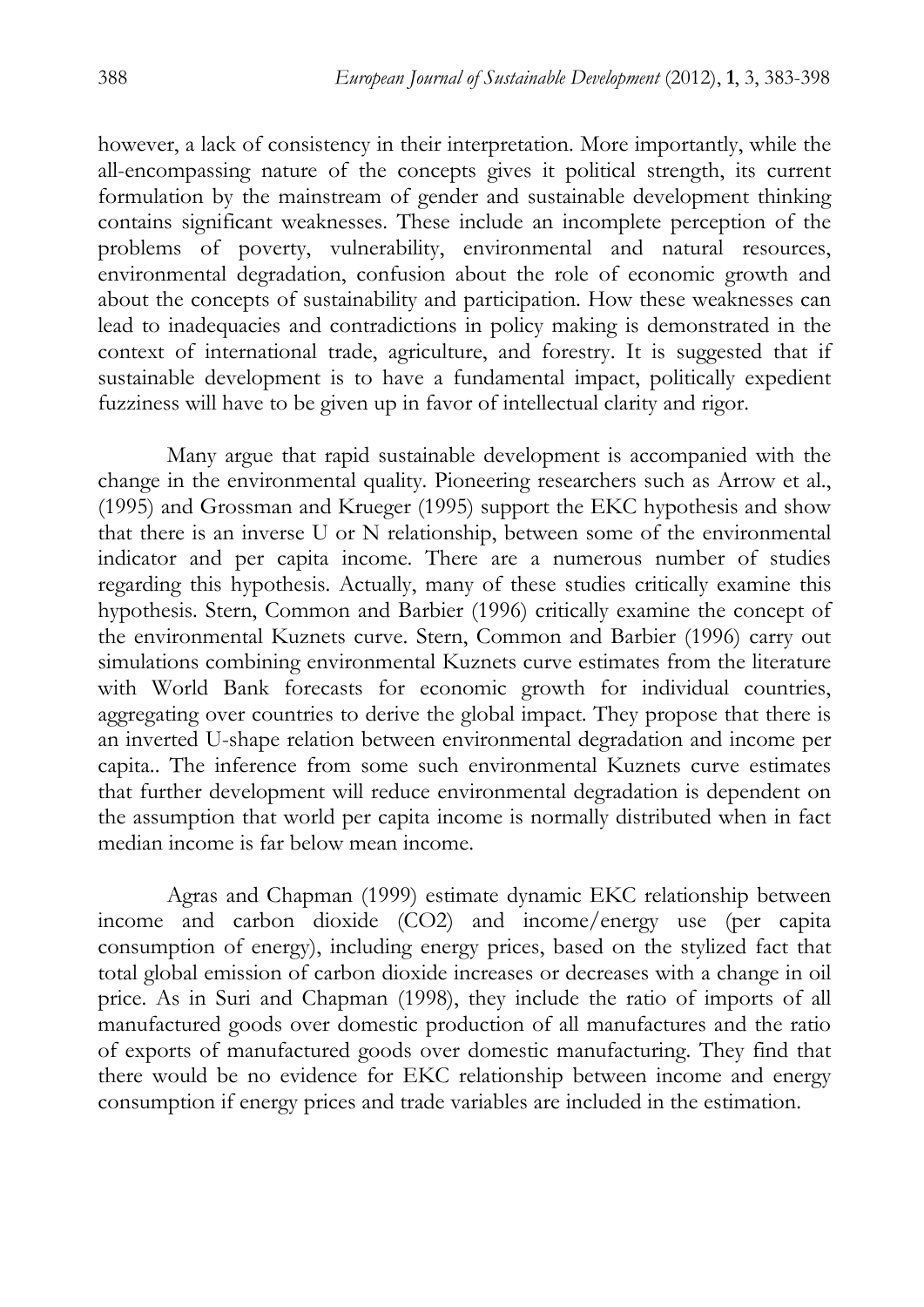Per capita income and emission level have a relationship. This relationship is unclear in researches. In this regard, Stern (2002) compares the decomposition model with the neoclassical production function assumption and standard EKC model, using nested method. The author finds that the results of decomposition model have better statistical properties. New empirical evidences have been provided by Mazzanti, Montini and Zoboli (2007) on delinking trends concerning emission-related indicators in Italy. The main contribution of these authors' paper is in providing EKC evidence exploiting environmental economic merged panel datasets at a decentralized level exploiting long time series and rich cross-section heterogeneity at both sectoral and provincial level.

The dependent variable Multidimensional poverty index (MPI) is a new index of acute multidimensional poverty (Alkire and Santos, 2010). It permits to channelize development in many dimensions. It reflects deprivations in very rudimentary services and core human functioning. Although deeply constrained by data limitations, the MPI reveals a different pattern of poverty than income poverty, as it illuminates a different set of deprivations. The MPI has three dimensions: health, education, and standard of living. These are measured using ten indicators. Poor households are identified and an aggregate measure constructed using the methodology proposed by Alkire and Foster (2007, 2009). Each dimension is equally weighted; each indicator within a dimension is also equally weighted. The independent variables: the Gini index capturing inequality (Gini index), the Gender inequality index and the environmental durability index (the composite measure of durability, the supply in primary resources and the pollution) are presented in the methodology section.

### **3. Methodology**

First data used and variables related to the study are specified. Second the method and model are specified.

### **3.1. Data used and Variables Specification**

This paper uses cross-sectional analysis or transversal analysis, and data from UNDP (2011), World Bank (2011) for the year 2010 to analyze the impact of gender on sustainable development in Central Africa countries. Central Africa in the larger sense, is made up of the Central African Economic Community (CEEAC), represents an enlargement of groups in Central Africa such as the Central African Monetary Community (CEMAC), Cameroon, Central African Republic, Chad, Equatorial Guinea, Congo, and Gabon; the Economic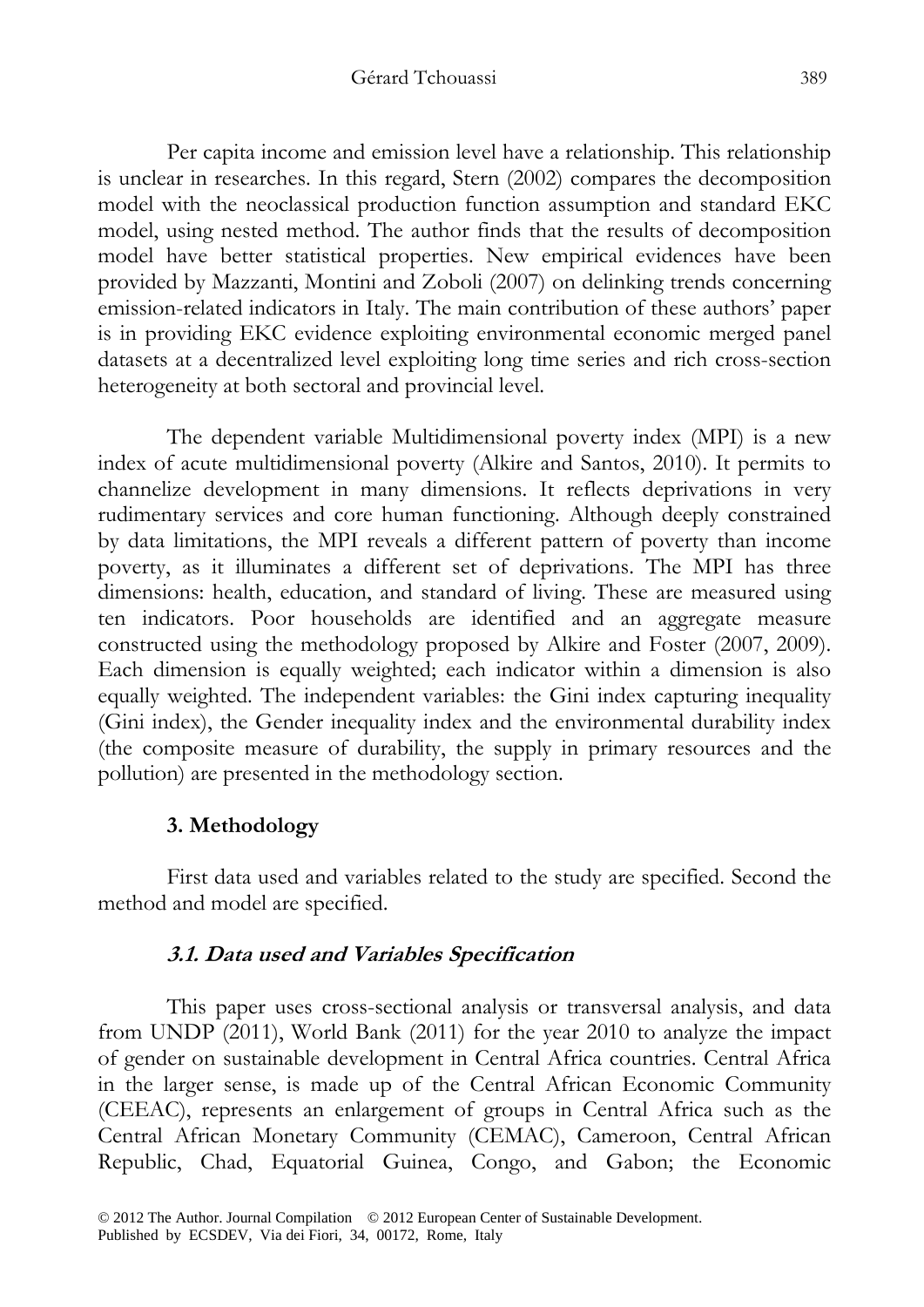Community of the Great Lakes (CEPGL), made up of the Democratic Republic of the Congo, Burundi, Rwanda, Angola, and Sao Tome and Principe. In all, Central Africa is basically the Congo Basin.

The dependent variable Multidimensional poverty index (MPI) helps to capture the sustainable development. The Gini coefficient (also known as the Gini index or Gini ratio) is a measure of statistical dispersion. The Gender inequality index (GII) is a new index for measurement of gender disparity that was introduced in the 2010 by the United Nations Development Programme (UNDP). According to the UNDP, this index is a composite measure which captures the loss of achievement, within a country, due to gender inequality, and uses three dimensions to do so: reproductive health, empowerment, and labor market participation. The new index was introduced as an experimental measure to remedy the shortcomings of the previous, and no longer used, indicators, the gender development index (GDI) and the Gender empowerment measure (GEM).

The environmental durability index is composed as follow: the composite measure of durability (adjusted saving rate, ecological footprint and environmental performance index), the supply in primary resources (percentage of fossils fuels and percentage renewable fuels), emissions of CO2 (emissions of CO2 per capita and emissions of CO2 growth), and pollution (emissions of greenhouse gases per capita, urban pollution, depletion of natural resources, forestry areas, forestry areas evolution and endangered species).

The ecological footprint of a specified population or economy can be defined as the area of ecologically productive land (and water) in various classes cropland, pasture, forests, etc. - that would be required on a continuous basis first to provide all the energy/material resources consumed, and second to absorb all the wastes discharged by that population with prevailing technology, wherever on Earth that land is located. The environmental performance index (EPI) is a method of quantifying and numerically benchmarking the environmental performance of a country's policies. This index was developed from the pilot environmental performance index, first published in 2002, and designed to supplement the environmental targets set forth in the United Nation Millennium Development Goals. The EPI was preceded by the environmental sustainable index (ESI), published between 1999 and 2005. The ESI was developed to evaluate environmental sustainability relative to the paths of other countries.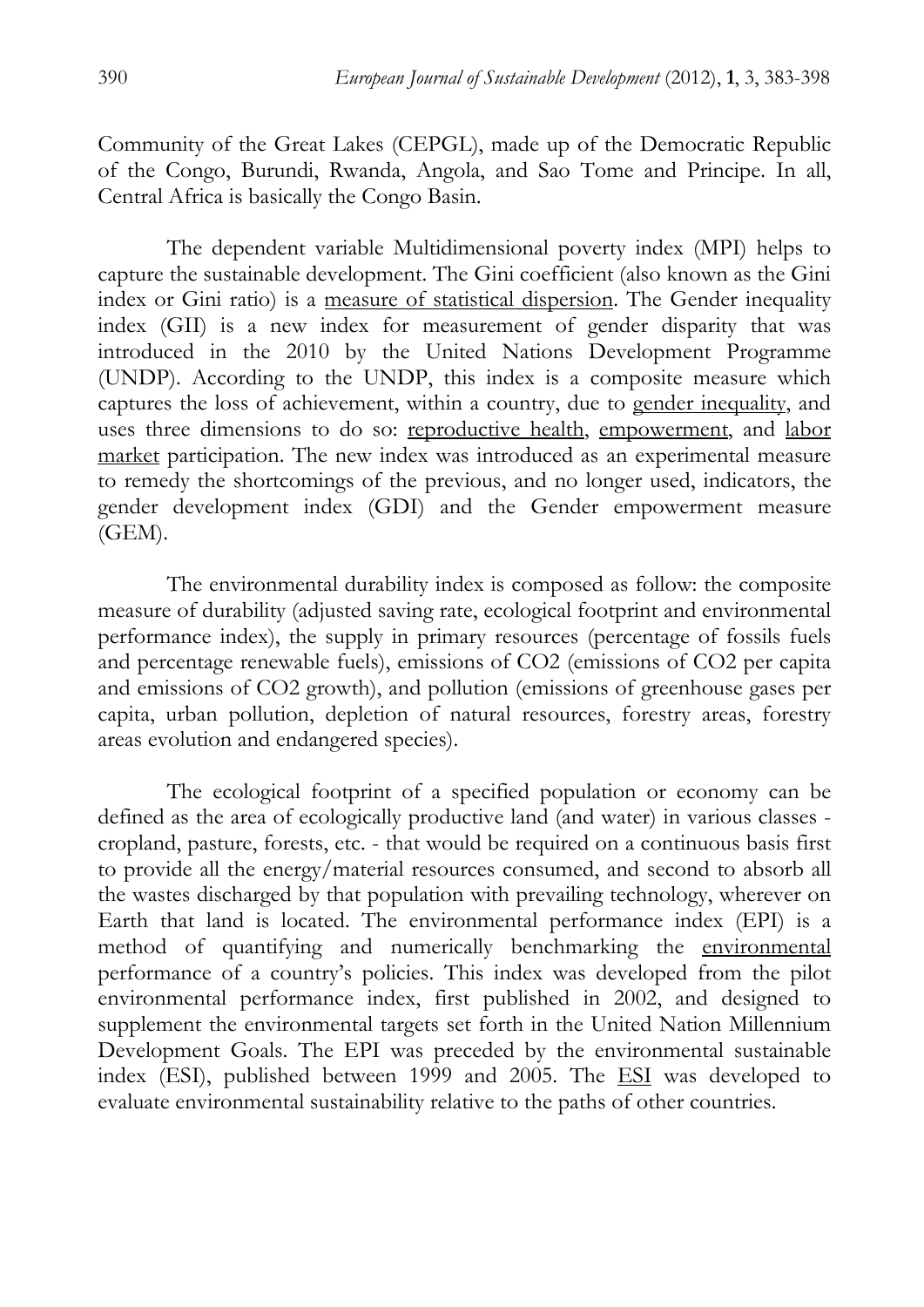#### Gérard Tchouassi 391

A greenhouse gas (GHG) is a gas in an atmosphere that absorbs and emits radiation within the thermal infrared range. This process is the fundamental cause of the greenhouse effect. The primary greenhouse gases in the Earth's atmosphere are water vapor, carbon dioxide methane, nitrous oxide, and ozone. In the Solar System, the atmospheres of Venus, Mars, and Titan also contain gases that cause greenhouse effects. Greenhouse gases greatly affect the temperature of the Earth. Without them, Earth's surface would be on average about 33 C (59°F) colder than at present. However, since the beginning of the industrial revolution, the burning of fossil fuels has contributed to the increase in carbon dioxide in the atmosphere from 280 ppm to 390 ppm, despite the uptake of a large portion of the emissions through various natural "sinks" involved in the carbon cycle. Anthropogenic carbon dioxide  $(CO<sub>2</sub>)$  emissions (i.e., emissions produced by men and women activities) come from combustion of carbonaceous fuels, principally wood, coal, oil, and natural gas.

Urban pollution is a pollution of highly urban populated areas mainly deriving from motor vehicles, industrial plants, combustion and heating plants, etc. Rapid urbanization has resulted in increasing urban pollution in major cities, especially in developing countries. Air pollution in these cities is attributed to motorcycles and vehicle emissions brought about by high number of older vehicles coupled with poor vehicle maintenance, inadequate infrastructure and low fuel quality. While most developed countries have put in measures to reduce vehicle emissions, in terms of fuel quality and vehicle emission reduction technologies, these measures are yet to be adopted in most cities in Central Africa countries. Resource depletion is an economics term referring to the exhaustion of raw materials within a region. In Central Africa countries, one of the region producers of raw materials, natural resources are commonly divided between renewable resources and non-renewable resources. Use of either of these forms of resources beyond their rate of replacement is considered to be resource depletion. Resource depletion is most commonly used in reference to farming, fishing, mining, and fossil fuels.

# **3.2. Method and Model Specification**

Two different types of data set had been used for investigations. The first and most used type was cross-sectional. This approach exams the actual new Multidimensional poverty index (MPI) and the environmental indicator relationship at one point in time across a whole set of countries. The second type of data set provides time-series within countries and examines how the MPI and environmental indicator relationship have changed over time in individual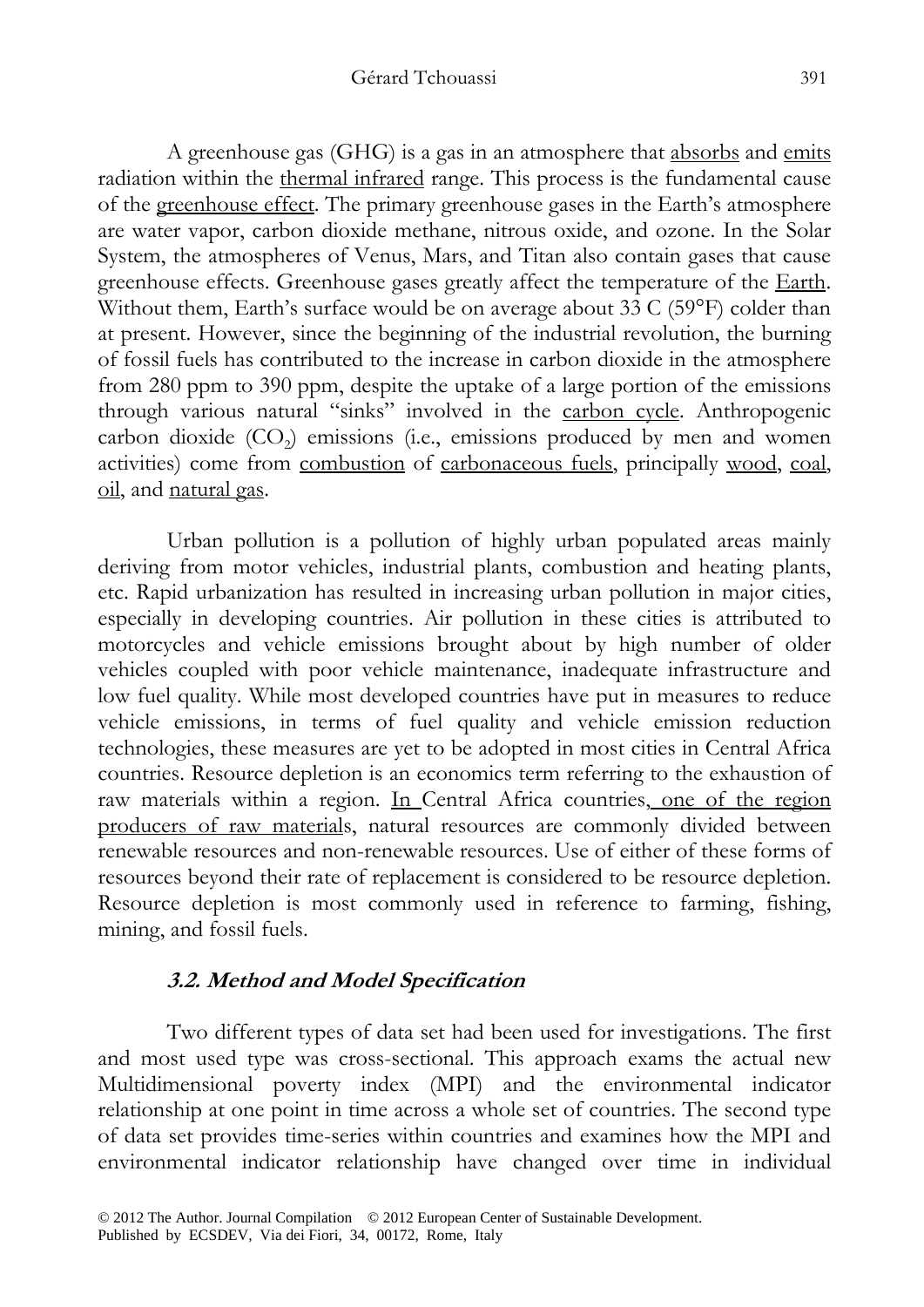countries. This second type of data set is the best type for investigating the Kuznets relationship. But unfortunately, such historical data sets that were then available were usually of short time length or inter-temporal, making it difficult to draw useful conclusions from this sort of data set alone. In this research, sustainable development is captured by this new indicator which data are available only for the year 2010.

Using a descriptive statistic analysis our method can be specified into three steps. First we estimate the causal relationship between dependent variable and the independent variables. This will permit us to verify the stylized facts. Second, the Gini index is obtained as follow:

$$
Gini = \frac{1}{n-1} \left[ \frac{2 \sum_{i=1}^{n} ix_{(i)}}{n \overline{x}} - (n+1) \right]
$$
 (1)

Where  $x_{(i)}$  is the individual income range in increasing order, *n* is the total individual number, and  $\bar{x}$  is the mean of  $x_{\alpha}$ . The Lorenz curves are draw with:

$$
q_{i} = \frac{\sum_{k=1}^{i} x_{(k)}}{\sum_{k=1}^{n} x_{(k)}}
$$
 (2)

Where  $q_i$  represents the increasing cumulated frequency and  $x_{(k)}$  represent the MPI, GINII, GII and SDI range in increasing order.

The Gini equation will be used to draw the Lorentz curves and to analyze the effects of gender equality on sustainable development. And then, we construct the new sustainable development index at the last step. The formulation of the new sustainable development index is presented as follow:

$$
SDI = \frac{\overline{X}_{1}}{\overline{\overline{X}}}_{SRA} + \frac{\overline{X}_{2}}{\overline{\overline{X}}}_{EFT} + \frac{\overline{X}_{3}}{\overline{\overline{X}}}_{EPI} + \frac{\overline{X}_{4}}{\overline{\overline{X}}}_{TFF} + \frac{\overline{X}_{5}}{\overline{\overline{X}}}_{FRF} + \frac{\overline{X}_{6}}{\overline{\overline{X}}}_{CO2_{pc}} + \frac{\overline{X}_{7}}{\overline{\overline{X}}}_{ECO2_{g}} + \frac{\overline{X}_{8}}{\overline{\overline{X}}}_{EGHG_{pc}} + \frac{\overline{X}_{9}}{\overline{\overline{X}}}_{GHP} + \frac{\overline{X}_{10}}{\overline{\overline{X}}}_{GHP} + \frac{\overline{X}_{11}}{\overline{\overline{X}}}_{GHP} + \frac{\overline{X}_{12}}{\overline{\overline{X}}}_{FFA} + \frac{\overline{X}_{12}}{\overline{\overline{X}}}_{FFA} + \frac{\overline{X}_{13}}{\overline{\overline{X}}}_{ES} = \frac{ES}{\overline{X}} \tag{3}
$$

Where, *SDI* is the sustainable development index, the dependent variable;  $\overline{X}_i$  are the means of the variables  $X_i$  related,  $i = 1, 2, ..., 13$ ,  $\overline{X}$  is the mean of all the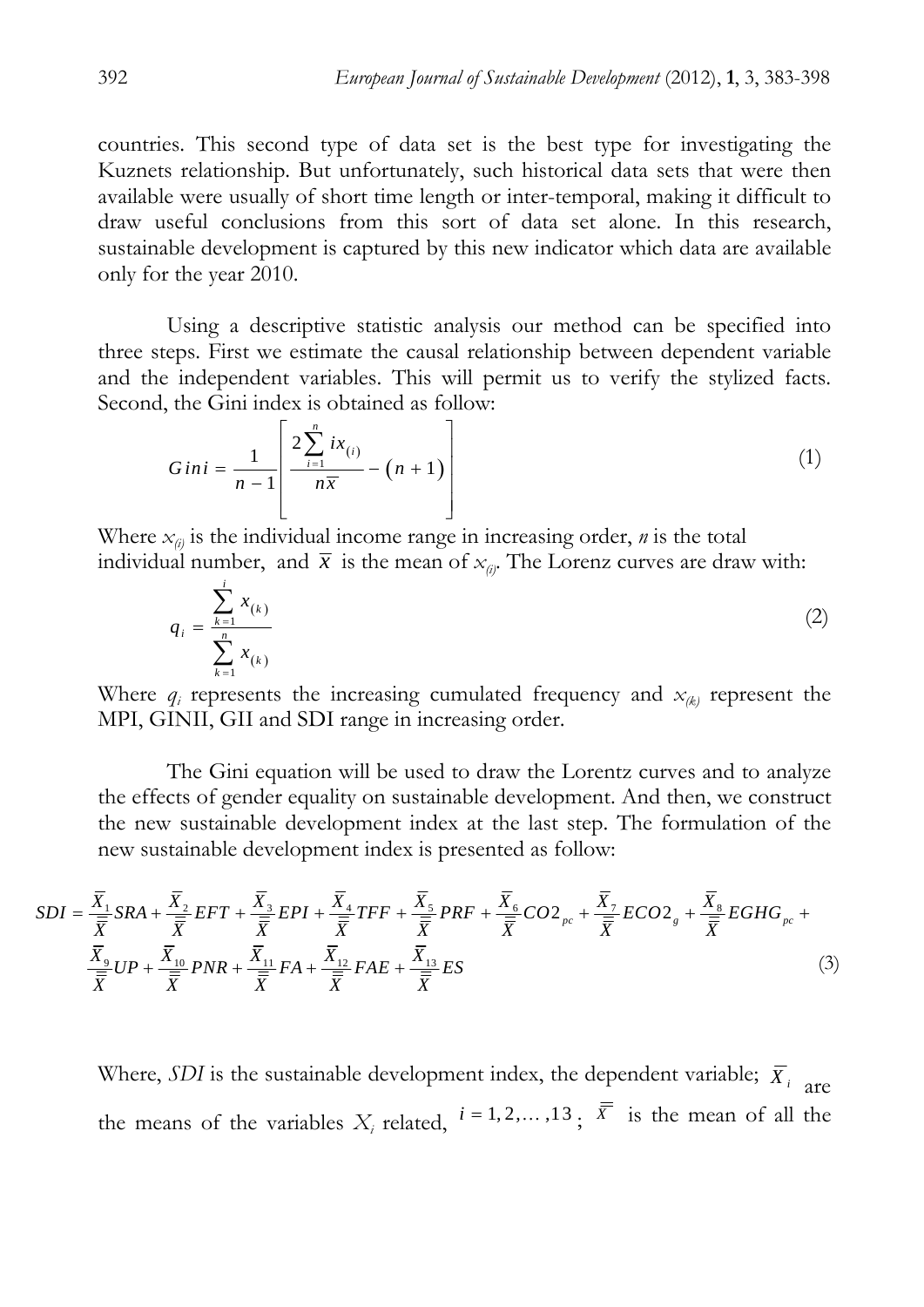variables;  $\frac{X_i}{\equiv}$ *X* are parameters to be estimated representing the weight of the variables  $X_i$  related with.  $i = 1, 2, ..., 13$  The variables are: MPI the multidimensional poverty index, GINII the Gini index, GII the gender inequality index, *SRA* the adjusted saving rate, *EFP* the ecological footprint, *EPI* the environmental performance index, *PFF* the percentage of fossils fuels, *PRF* the percentage renewable fuels,  $ECO2_{pe}$  the emissions of CO2 per capita,  $ECO2_{g}$  the emissions of CO2 growth,  $EGHG_{bc}$  the emissions of greenhouse gases per capita, *UP* the urban pollution, *DNR* the depletion of natural resources, *FA* the forestry areas, *FAE* the forestry areas evolution, and *ES* the endangered species.

# **4. Empirical Results and Discussions**

In this section, we have documented the findings from our analysis in three phases. First we present the results of the causal relationship; secondly we present the different curves and last we present results from the new sustainable development index constructed.

Table 1 first presents the results of the simple regression analyzing the correlation between dependent variable and the independent variables.

*Table 1:* Results of the causal relationship between *MPI* and *GINII*

| <b>MPI</b>   | Coef.       | Std. Err. |         | $P>1$ tl |             | [95% Conf. Interval] |
|--------------|-------------|-----------|---------|----------|-------------|----------------------|
| <b>GINII</b> | $-.0013341$ | .0028408  | $-0.47$ | 0.650    | $-.0077603$ | 0050922              |
| cons         | . 4017935   | . 1249403 | 3.22    | 0.011    | . 119159    | . 6844281            |

*Source: Author's calculation* 

Table 1 shows the causal relation between the dependent variable (*MPI*) and the independent variables (*GINII*). There is a negative correlation between the Gini index and the Multidimensional poverty index. When the Multidimensional poverty index increases inequality decreases. The amelioration of the population's well-being reduces the economic, social, and environmental inequality in Central Africa countries.

*Table 2:* Results of the causal relationship between *MPI* and *GII*

| MPI  | Coef.       | Std. Err. |         | $P>1$ tl | [95% Conf. Interval] |           |
|------|-------------|-----------|---------|----------|----------------------|-----------|
| GII  | $-.0005041$ | .0019367  | $-0.26$ | 0.800    | $-.0048853$          | . 003877  |
| cons | .4048428    | . 2281813 | 1.77    | 0.110    | $-1113391$           | . 9210247 |

*Source: Author's calculation*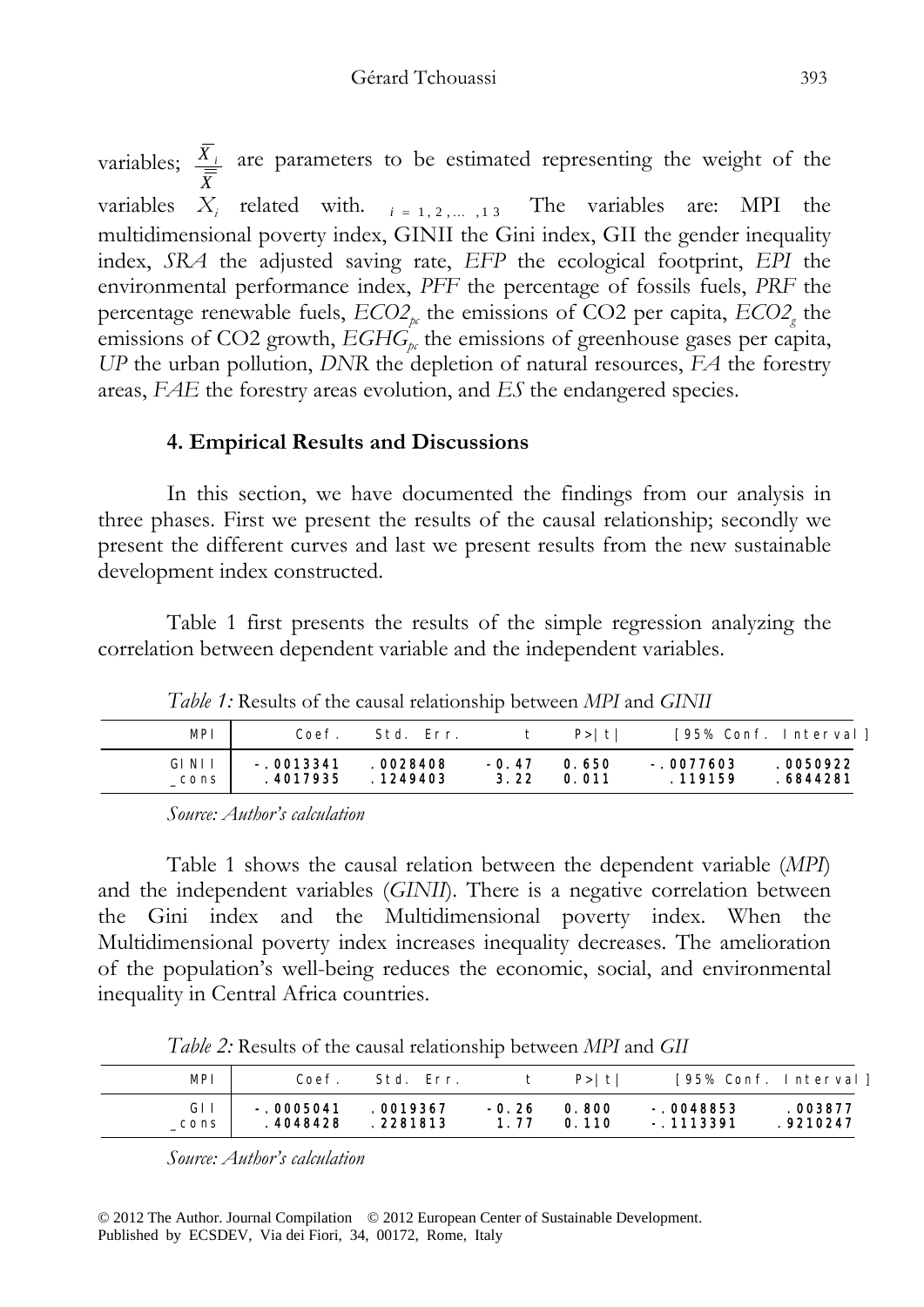Table 2 presents the results of the simple regression and shows that there is a negative relationship between the *MPI* and the Gender inequality index. When the Multidimensional poverty index increases, the Gender inequality index decreases. This means that the economic participation of women, the education of women, the access to health and political empowerment of women increase. The interdependence test has not being conducted because of cross-section analysis. These results confirm the stylized facts.

In the second phase, curves are drawn according to the Lorentz curve's model:



*Diagram 2:* Curves of *GINII*, *GII,* and *SDI*

Diagram 2 shows the Lorenz curves for the Gini (GI), gender inequality (GII) and the sustainable development index (SDI). Overall inequality seems to be acute that the gender inequality and inequality attributed to sustainable development till the  $70<sup>th</sup>$  percentile. After this point, overall inequality reduces and become less that the SDI but not sufficient enough to overcome the GII. This means that the gender inequality index which capture the gender inequality and the sustainable development index which environmental problems are much closed.

*Source: Author's calculation*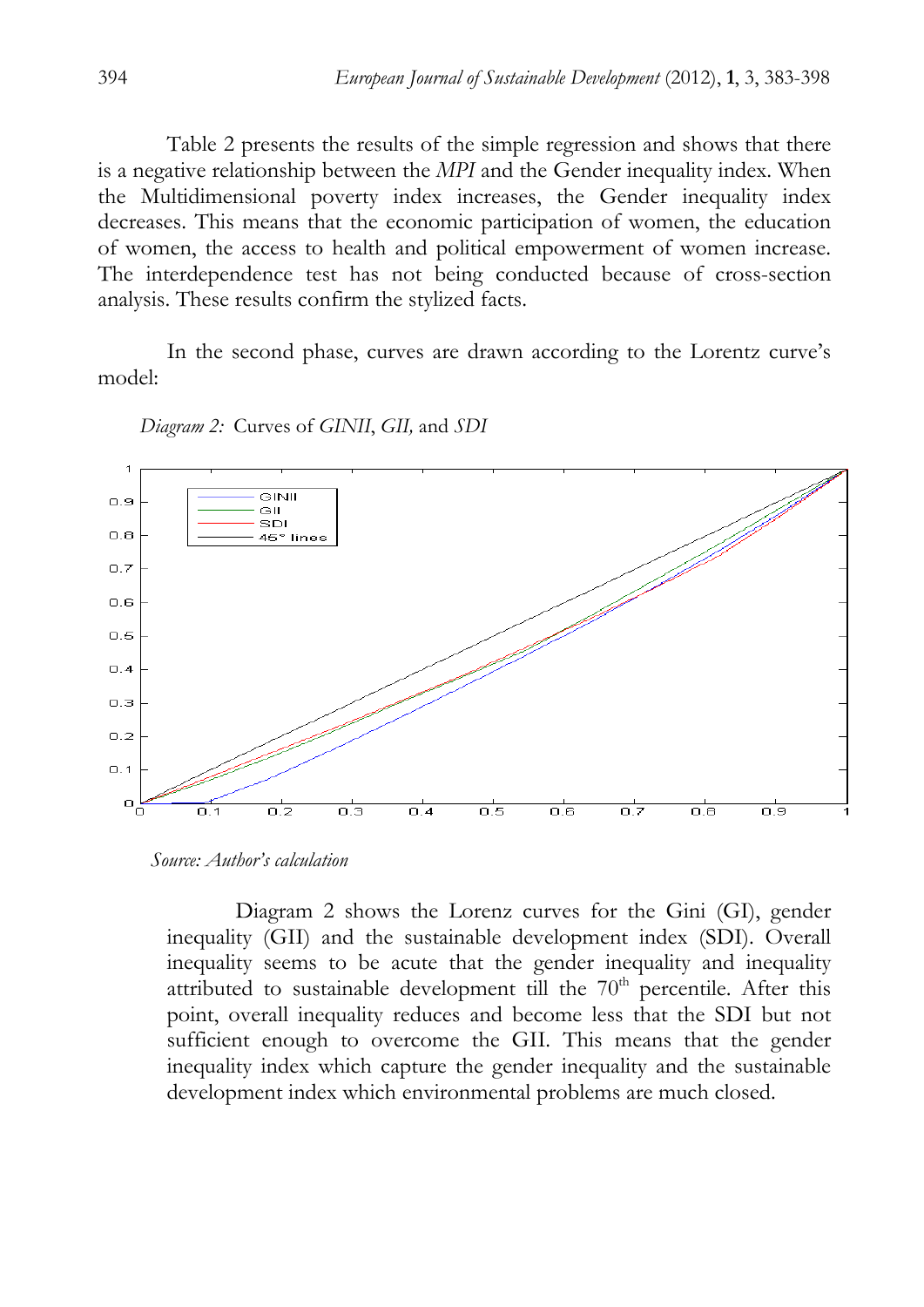The results from our sustainable development index constructed are presented in Table 3 for the different Central Africa countries.

|                                         |                                                  | . J                                       |                                       |                                |                                                         |
|-----------------------------------------|--------------------------------------------------|-------------------------------------------|---------------------------------------|--------------------------------|---------------------------------------------------------|
|                                         | Countries                                        | <b>MPI</b>                                | <b>GINII</b>                          | GI I                           | <b>SDI</b>                                              |
| 1.<br>2.<br>3.<br>4.<br>5.              | Drc<br>Burundi<br>Chad<br>Gabon<br>Equat_guine   | . 452<br>. 53<br>. 287<br>. 208<br>. 393  | 58.6<br>33.3<br>44.6<br>47.3<br>. 093 | 103<br>89<br>134<br>132<br>142 | 39.92688<br>30.895<br>35.50607<br>56.02482<br>37.17839  |
| 6.<br>7 <sub>1</sub><br>8.<br>9.<br>10. | Car<br>Cameroon<br>Congo<br>Saoto_pcpe<br>Rwanda | . 161<br>. 344<br>. 512<br>. 154<br>. 426 | 41.5<br>43.6<br>43.6<br>50.8<br>53.1  | 103<br>103<br>138<br>103<br>82 | 31.67375<br>33.1817<br>29.09813<br>33.72688<br>30.96902 |
| 11.                                     | Angol a                                          | . 344                                     | 39.8                                  | 145                            | 49.86277                                                |

*Table 3:* Statistical figures of *MPI*, *GINII*, *GII,* and *SDI*

*Source: Author's calculation* 

From table 3 statistic on Sustainable development index (*SDI*) are presented according to the relation (3). Countries like Gabon and Angola have the highest SDI and the Republic of Congo and Rwanda have the lowest SDI. This means that, countries with low SDI more integrated in their development process environmental problems for more sustainable development.

Thereon, we compute correlations for our different indexes to study their behavioral trends in Table 4.

| Table 4: Results of the simple regression between MPI, GINII, GII, and SDI |  |  |  |
|----------------------------------------------------------------------------|--|--|--|
|                                                                            |  |  |  |

|               |                                      | MP1                                           | GINII                         | GI I             | SDI    |
|---------------|--------------------------------------|-----------------------------------------------|-------------------------------|------------------|--------|
|               | MPI<br>GI NI I<br>GI I<br><b>SDI</b> | 1.0000<br>$-0.1547$<br>$-0.0864$<br>$-0.3139$ | 1.0000<br>$-0.4242$<br>0.0394 | 1.0000<br>0.5039 | 1.0000 |
| $\mathcal{C}$ | $\lambda$ , $\lambda$ , $\lambda$    |                                               |                               |                  |        |

*Source: Author's calculation* 

Table 4 shows that there is a negative correlation between the sustainable development index and the Multidimensional poverty index. SDI is a synthetic environmental variable which has contrary effects on MPI but positive impacts on sustainable development. When the MPI increases the environmental problems are reduced, then ensuring sustainable development in all the 11 developing countries in Central Africa.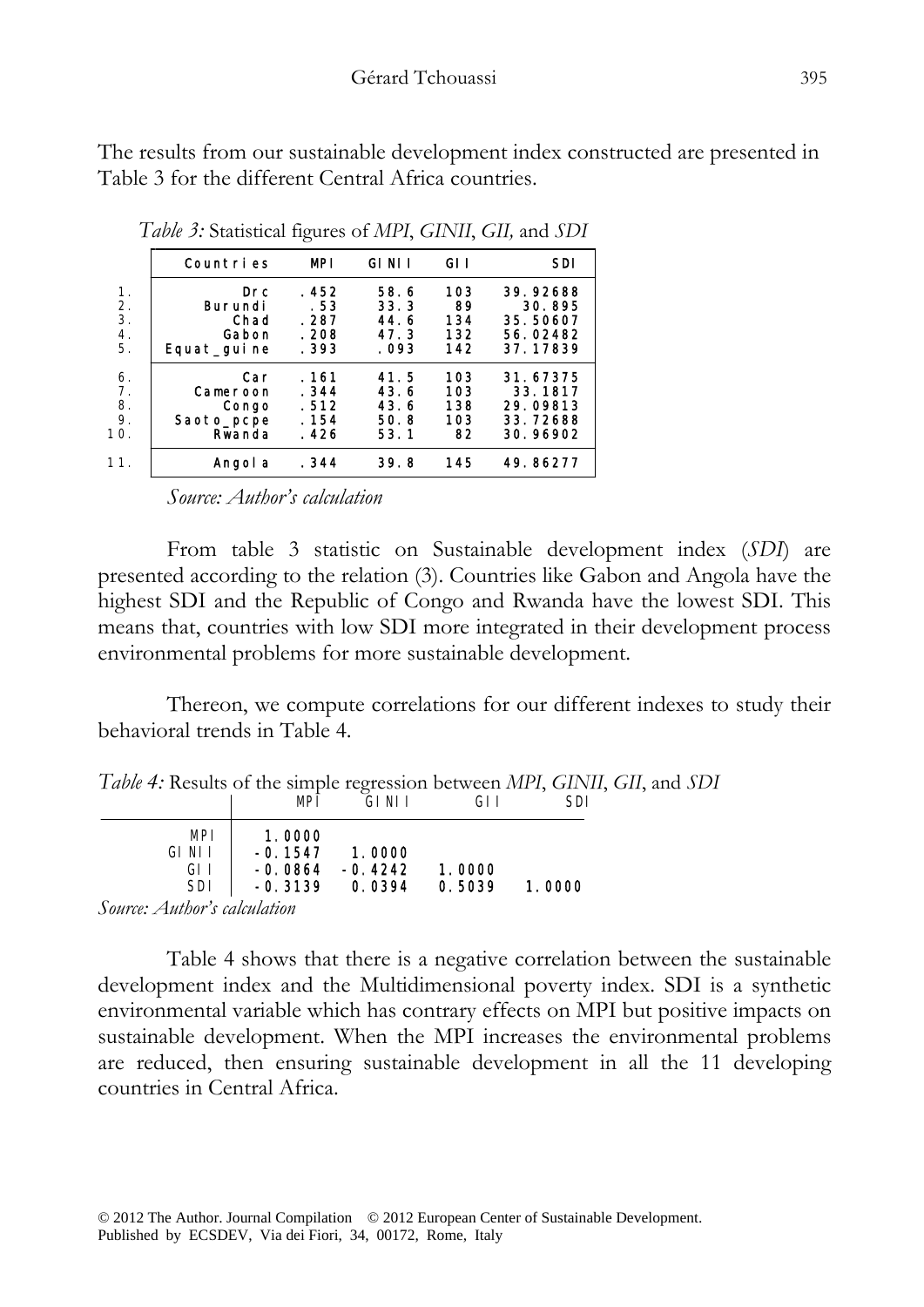### **5. Conclusion**

The aim of this paper was to analyze the correlation between gender equality and sustainable development in Central Africa countries. Empirical lessons confirmed the relationship between the multidimensional poverty index, the Gini index, the gender inequality index, and the sustainable development index.

Better use of the Central Africa region's female population could reduce inequality and poverty, enhance economic, social and environmental well-being, increase economic growth, and help ensure sustainable development in all the 11 countries. Closing the gender gap in these countries depends on enlightened government policies which take gender equality dimensions into account. Findings show the impact of gender equality on sustainable development in Central Africa countries.

The main value added of this research is that it provides EKC evidence exploiting new indicators (*MPI* and *GII*) based on cross-sectional analysis. The evidence from this type of investigation is more informative than that from crosscountry studies which has dominated in the EKC literature so far, with rare exceptions. This line of thinking also has important implications for the models which integrated gender equality in sustainable development. One way to accomplish this is by estimating these relationships. This paper looks forward to the structural transformation of a developing economy.

### **References**

[1] Agras, J. and Chapman, D. (1999), A Dynamic Approach to the Environmental Kuznets Curve Hypothesis, Ecological Economics, 28(2): 267-277.

[2] Alkire, S. and Foster, J. (2007), Counting and Multidimensional Poverty Measurement, Oxford Poverty and Human Development Initiative, Working Paper n°7, Oxford Department of International Development, University of Oxford.

[3] Alkire, S. and Foster, J. (2009), Counting and Multidimensional Poverty, In Von Braun J. (Ed.) The Poorest and Hungry: Assessment, Analysis and Actions. Washington D.C.: International Food Policy Research Institute.

[4] Alkire, S. and Santos, M. E. (2010), Acute Multidimensional Poverty: A New Index for Developing Countries, Human Development Research Paper, 2010/11, UNDP

[5] Arrow, K. B., Bolin, R., Costanza, P., Grossman, G. M. and Krueger, A. B. (1995), Economic Growth and the Environment, Quarterly Journal of Economics, 110(2): 353- 377.